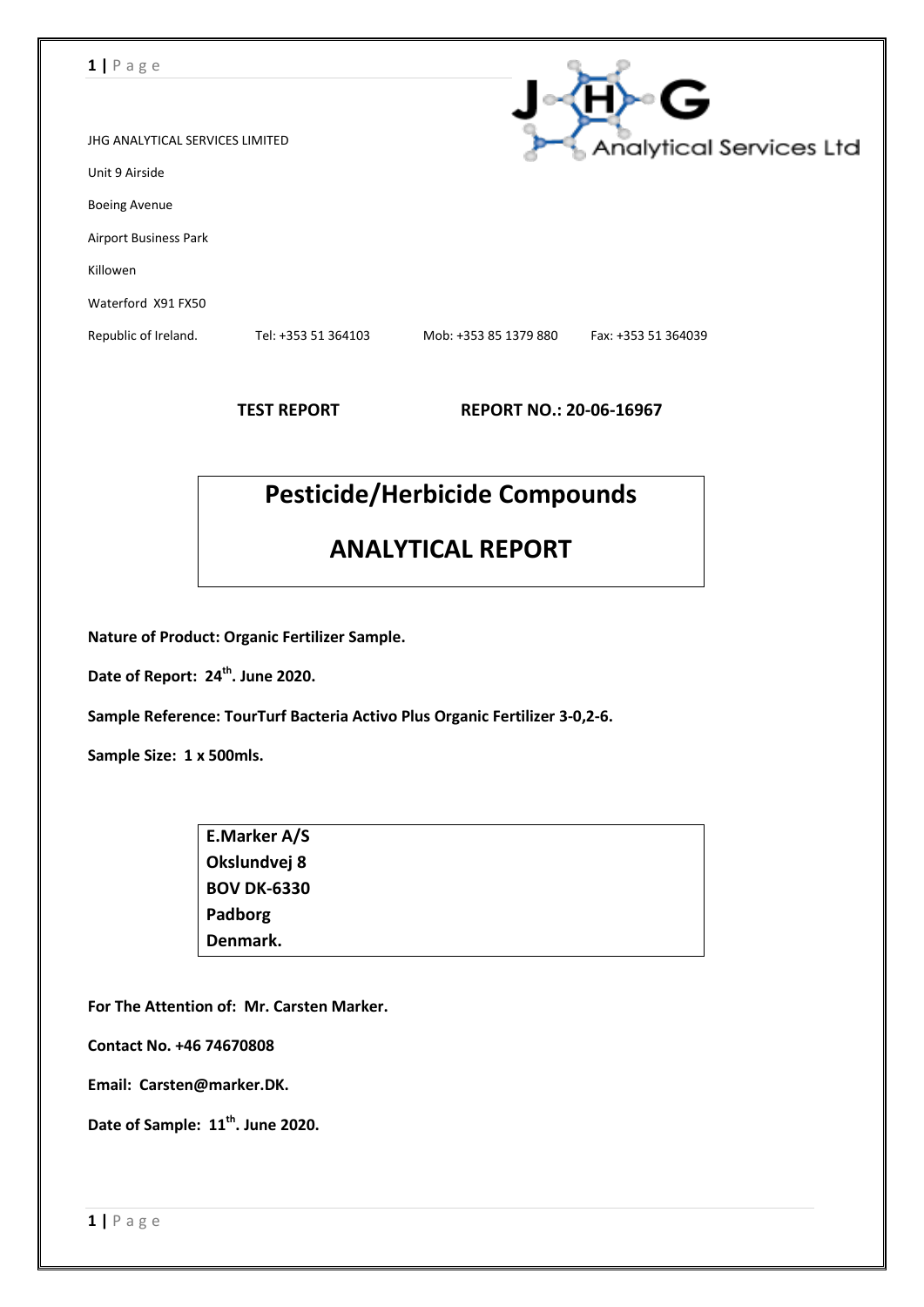

**TEST REPORT REPORT NO.: 20-06-16967**

# Herbicide Residues Analysis

| Parameter                     | Method of | Method           | Units    | <b>Reported Levels</b> |
|-------------------------------|-----------|------------------|----------|------------------------|
|                               | Analysis  | Reference        |          |                        |
| Sulfonyl Ureas/Ureas          | UHPLC-MS  | APHA 6630        | µg/gram. | < 0.004                |
| Imidazolinones/Diphenylethers | UHPLC-MS  | APHA 6630        | µg/gram. | < 0.005                |
| Phenoxy/Chlorophenoxy         | UHPLC-MS  | APHA 6630        | µg/gram. | < 0.006                |
| Dinitroalinine/Acetamides     | UHPLC-MS  | APHA 6630        | µg/gram. | < 0.002                |
| Bipyridillums/Triketones      | UHPLC-MS  | APHA 6630        | µg/gram. | < 0.004                |
| Thicarbamates                 | UHPLC-MS  | APHA 6630        | µg/gram. | < 0.035                |
| Glyphosate/Glufosinate        | UHPLC-MS  | APHA 6630        | µg/gram. | < 0.002                |
| Atrazine desethyl deisopropyl | UHPLC-MS  | APHA 6630        | µg/gram. | < 0.001                |
| Atrazine deisopropyl          | UHPLC-MS  | APHA 6630        | µg/gram. | < 0.003                |
| Atrazine desethyl             | UHPLC-MS  | APHA 6630        | µg/gram. | < 0.002                |
| Simazine                      | UHPLC-MS  | APHA 6630        | µg/gram. | < 0.005                |
| Terbutylazine desethyl        | UHPLC-MS  | APHA 6630        | µg/gram. | < 0.001                |
| Atrazine                      | UHPLC-MS  | APHA 6630        | µg/gram. | < 0.001                |
| Terbutryn                     | UHPLC-MS  | <b>APHA 6630</b> | µg/gram. | < 0.001                |
| Terbutylazine                 | UHPLC-MS  | <b>APHA 6630</b> | µg/gram. | < 0.001                |
| Alachlor                      | UHPLC-MS  | APHA 6630        | µg/gram. | < 0.004                |
| Metolachlor                   | UHPLC-MS  | APHA 6630        | µg/gram. | < 0.005                |
| Aminopyralid                  | LS-MS-MS  | APHA 6630        | µg/gram. | < 0.001                |
| Clopyralid                    | LS-MS-MS  | <b>APHA 6630</b> | µg/gram. | < 0.001                |
| Triclopyr                     | LS-MS-MS  | APHA 6630        | µg/gram. | < 0.002                |